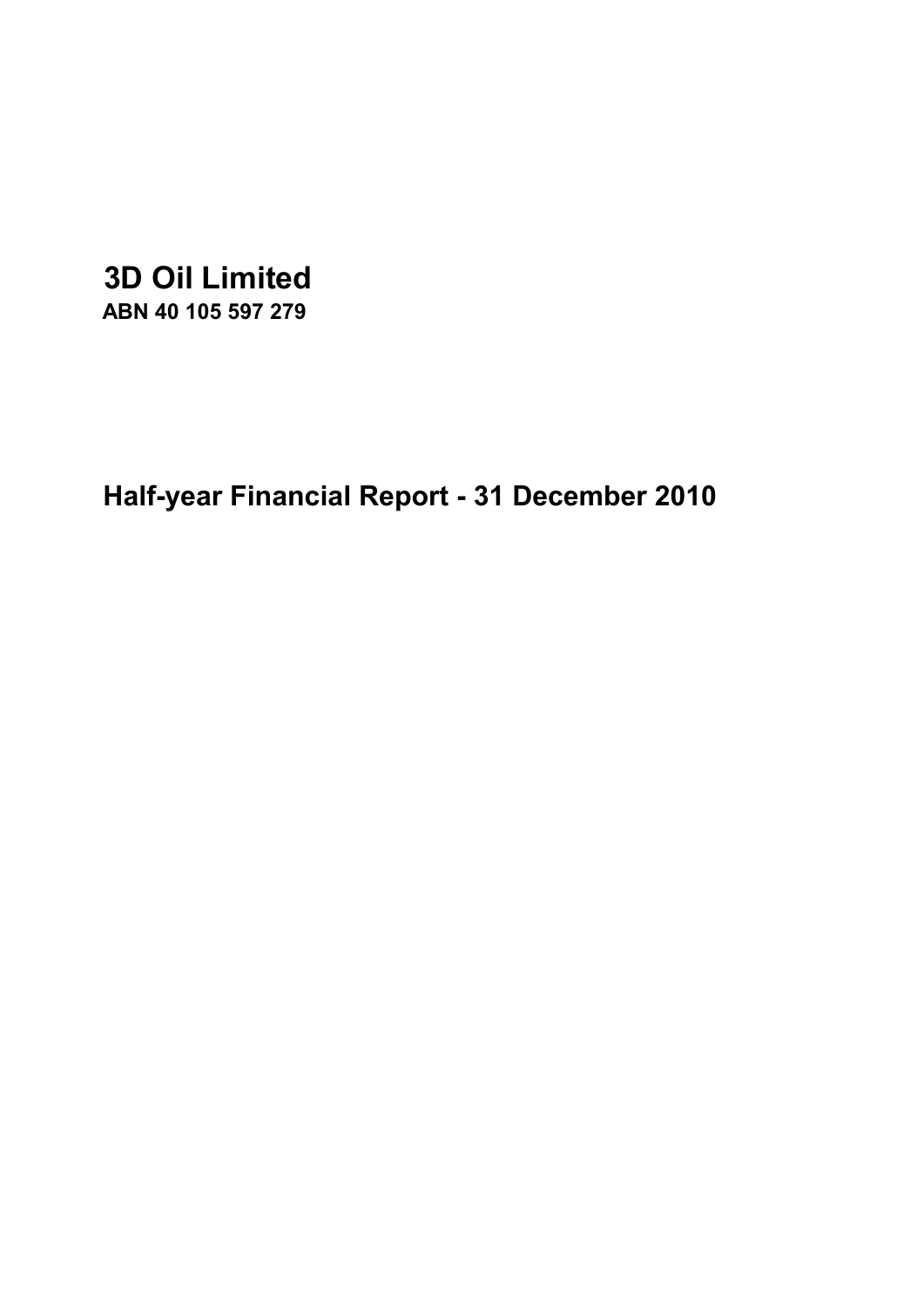| <b>Directors</b>            | Campbell Horsfall<br>Chairman and Non-Executive Director<br><b>Noel Newell</b><br><b>Managing Director</b><br>Melanie J Leydin<br><b>Non-Executive Director</b><br>Philippa Kelly<br><b>Non-Executive Director</b> |
|-----------------------------|--------------------------------------------------------------------------------------------------------------------------------------------------------------------------------------------------------------------|
| Company secretary           | Melanie J Leydin                                                                                                                                                                                                   |
| Registered office           | Level 5, 164 Flinders Lane<br>Melbourne Vic 3000<br>Telephone: (03) 9650 9866                                                                                                                                      |
| Principal place of business | Level 5, 164 Flinders Lane<br>Melbourne Victoria 3000<br>Telephone: (03) 9650 9866                                                                                                                                 |
| Share register              | Computershare Investor Services Pty Ltd<br>452 Johnston Street<br>Abbotsford Victoria 3067<br>Telephone: (03) 9415 5000                                                                                            |
| Auditor                     | <b>Grant Thornton Audit Pty Ltd</b><br><b>Chartered Accountants</b><br>215 Spring Street<br>Melbourne Victoria 3000                                                                                                |
| Solicitors                  | Baker & McKenzie<br>Level 19, 181 William Street<br>Melbourne Victoria 3000                                                                                                                                        |
| Stock exchange listing      | 3D Oil Limited shares are listed on the Australian Securities<br>Exchange (ASX code: TDO)                                                                                                                          |
| Website address             | www.3doil.com.au                                                                                                                                                                                                   |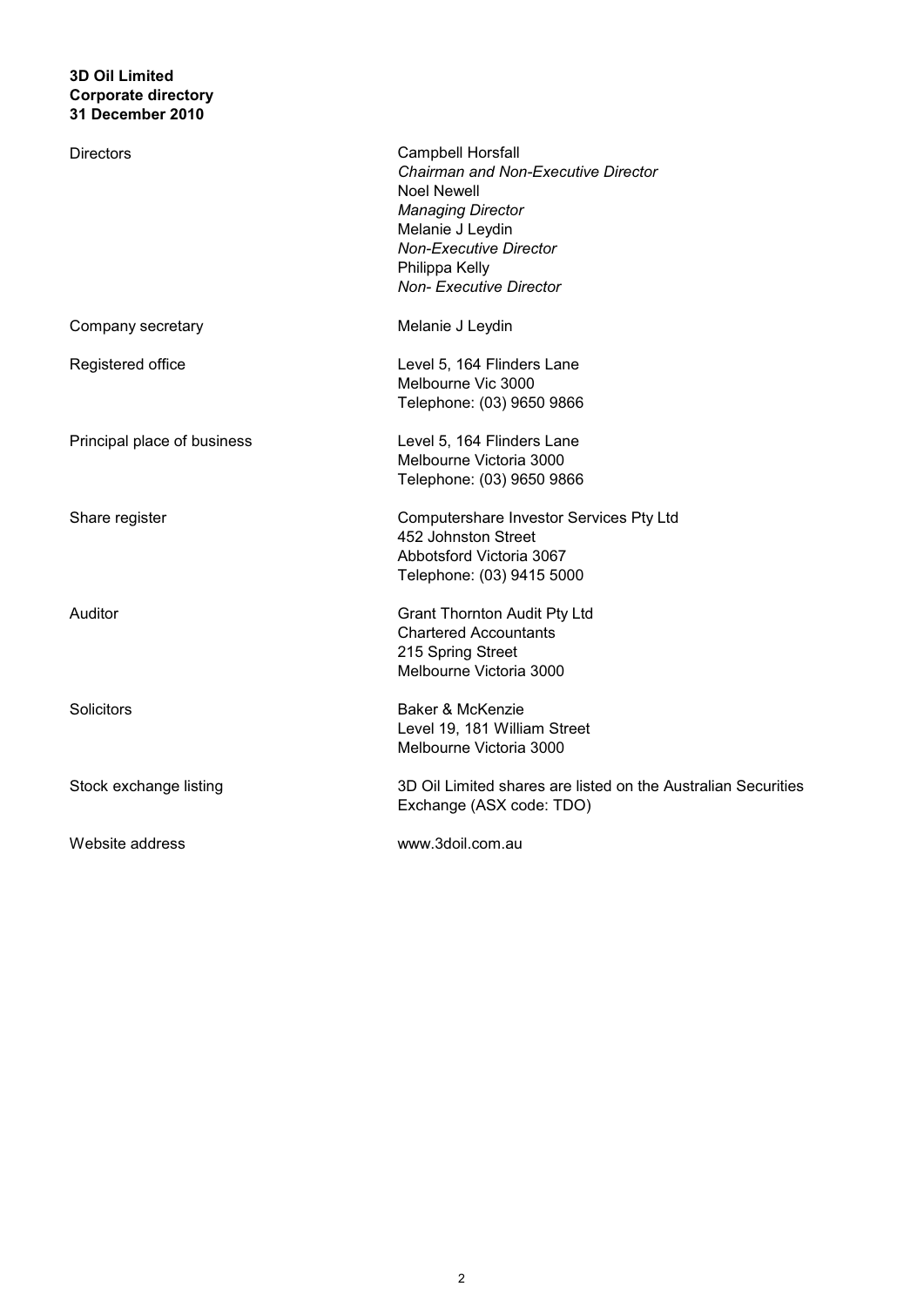## **31 December 2010 3D Oil Limited Directors' report**

The directors present their report, together with the financial statements, on the company for the half-year ended 31 December 2010.

#### **Directors**

The following persons were directors of 3D Oil Limited during the whole of the financial half-year and up to the date of this report, unless otherwise stated:

Mr Noel Newell Mr Campbell Horsfall Ms Melanie Leydin Ms Philippa Kelly

#### **Principal activities**

During the financial half-year the principal continuing activities of the company consisted of:

● exploration and development of upstream oil and gas assets

## **Review of operations**

The loss for the company after providing for income tax amounted to \$515,658 (31 December 2009: \$476,435).

Refer to the detailed Review of Operations following this Directors' Report.

## **Significant changes in the state of affairs**

During the half-year the conditions of Exploration Permit for Petroleum VIC/P57 were varied to remove well expenditure from Year 6 and replace this with reprocessing of 360 sq km of Northern Fields open file 3D seismic data.

There were no other significant changes in the state of affairs of the company during the financial half-year.

#### **Auditor's independence declaration**

A copy of the auditor's independence declaration as required under section 307C of the Corporations Act 2001 is set out on the following page.

This report is made in accordance with a resolution of directors, pursuant to section 306(3)(a) of the Corporations Act 2001.

On behalf of the directors

 $\overline{\phantom{a}}$ 

Managing Director Noel Newell

Melbourne 15 March 2011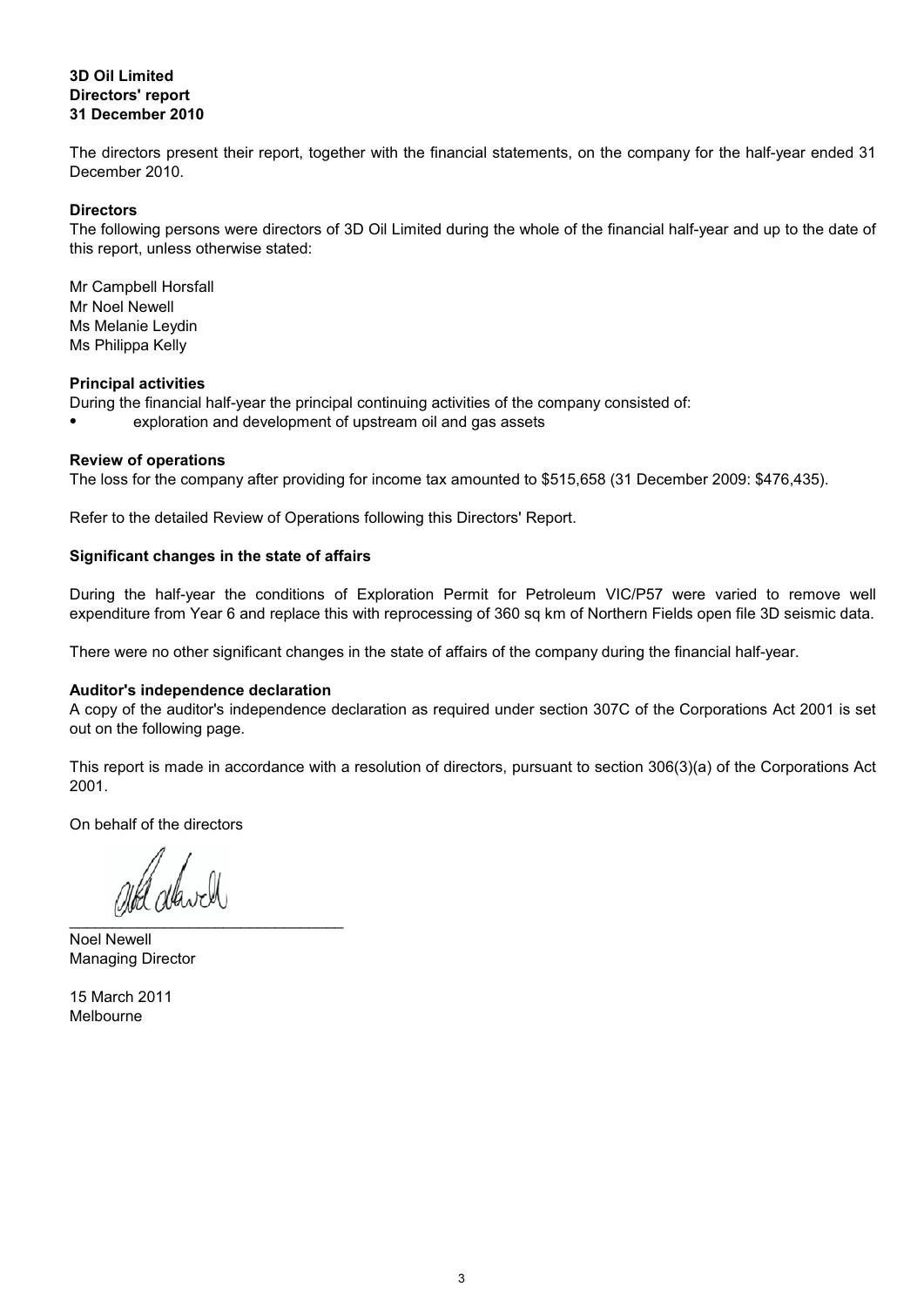# **Review of Operations**

3D Oil Limited is the operator and 100% equity holder of two permits in Bass Strait, VIC/P57 in the Gippsland basin, Victoria and T41-P in the Bass basin, Tasmania.



*Location of permits*

# *VIC/P57, Gippsland Basin Offshore Victoria*

VIC/P57 is a large permit located in the NW of the offshore Gippsland basin. It contains the West Seahorse oil field and is surrounded by discoveries including Seahorse, Wirrah, Barracouta, Snapper, Golden Beach, Mulloway/Whiptail, Whiting, Emperor and Sweetlips. Four recent wells have intersected hydrocarbons in areas adjacent to VIC/P57: Longtom-2 and 3, Grayling-1, West Moonfish-1 and SE Remora-1. All were located from mapping on 3D seismic surveys. The non-commercial but historically important Lakes Entrance oil field is located immediately onshore from the northeast corner of the permit.

# *West Seahorse Field*

3D Oil continued the Front End Engineering and Design (FEED) work, in conjunction with WorleyParsons, for the West Seahorse oil development. Engineering studies are assessing the potential for an onshore third party tie in of the production from the field.

The company also undertook an evaluation of the 'Gurnard Formation' at the top of the Latrobe Group within the West Seahorse area. The formation is an open marine unit comprising thinly interbedded claystone, siltstone and sandstone laminae, in which the silts and sands commonly contain hydrocarbon shows. Despite the shows and the recovery of oil in Wardie-1 from wireline testing the formation had not been thoroughly evaluated. The company currently estimates the formation contains a significant oil in-place volume over the greater West Seahorse structure. 3D Oil has recently begun investigating the resource potential of this formation in the area.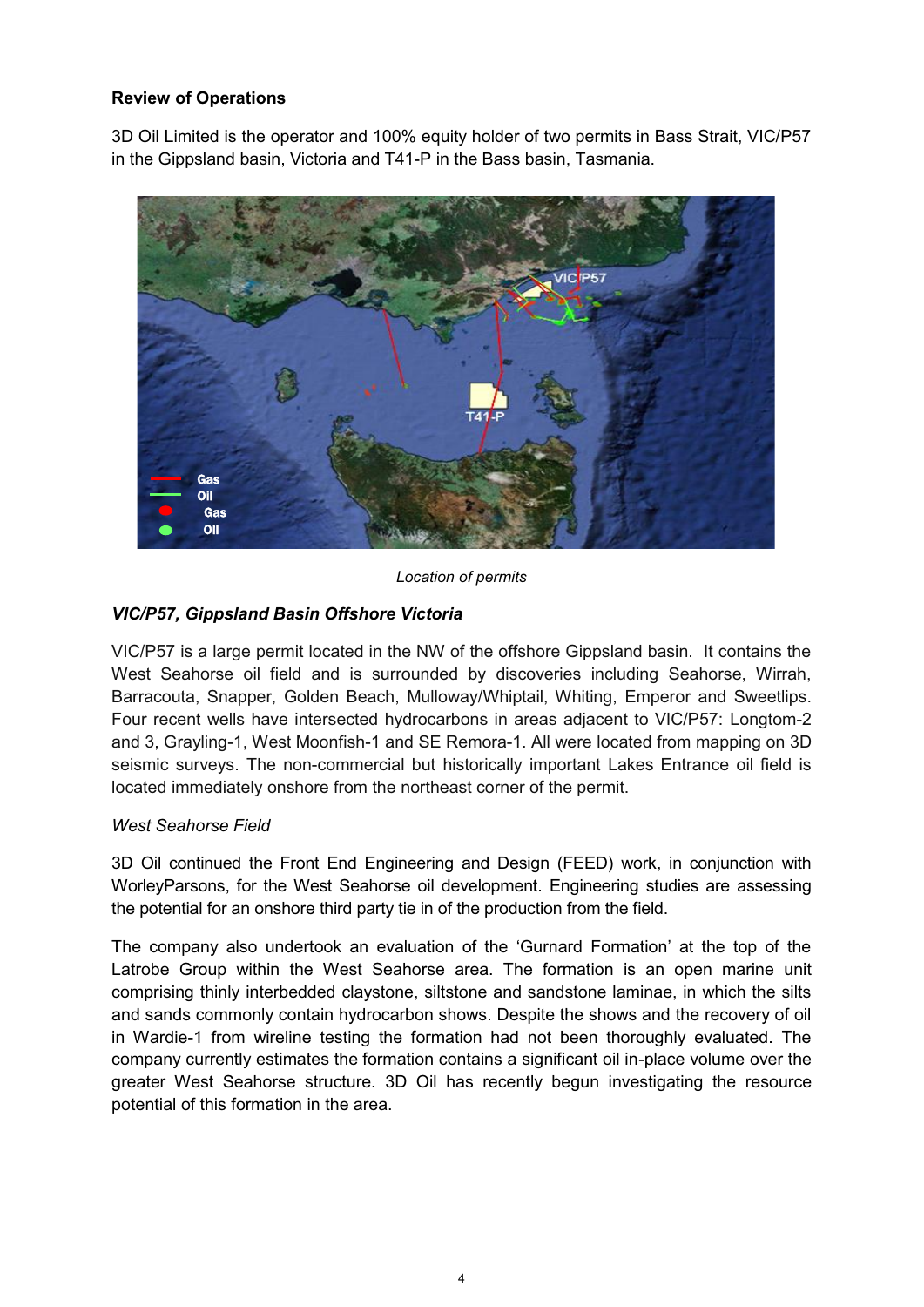This study was undertaken concurrently with the certification of the Reserves in the West Seahorse Field. Gaffney Cline and Associates (GCA) completed an independent review of 3D Oil's West Seahorse Field which resulted in a significant increase in the size of the oil accumulation. The GCA Most Likely or Best Case estimate for the entire West Seahorse Field represents an increase of 74% from 5.3 million barrels to 9.2 million barrels of recoverable oil. As well as justifying the company's position on the resource potential of the field, this report is expected to assist 3D Oil in progressing its selection of a strategic partner for the development.

Furthermore, the GCA High estimate represents over 100% increase on previous figures quoted by 3D Oil. The GCA high estimate for West Seahorse is 14.5 million barrels of recoverable oil.



*Plot of volume increase*

While the volumes have not currently been classified as Reserves, GCA is of the opinion that the Contingent Resources can readily be ascribed as Reserves as soon as the final commitment to developing the field is made. Furthermore, GCA consider that even the Low Case (1C) Contingent Resource is economically recoverable.

Gaffney Cline & Associates is a globally recognised organisation with a world class reputation in the area of Reserves estimation and certification.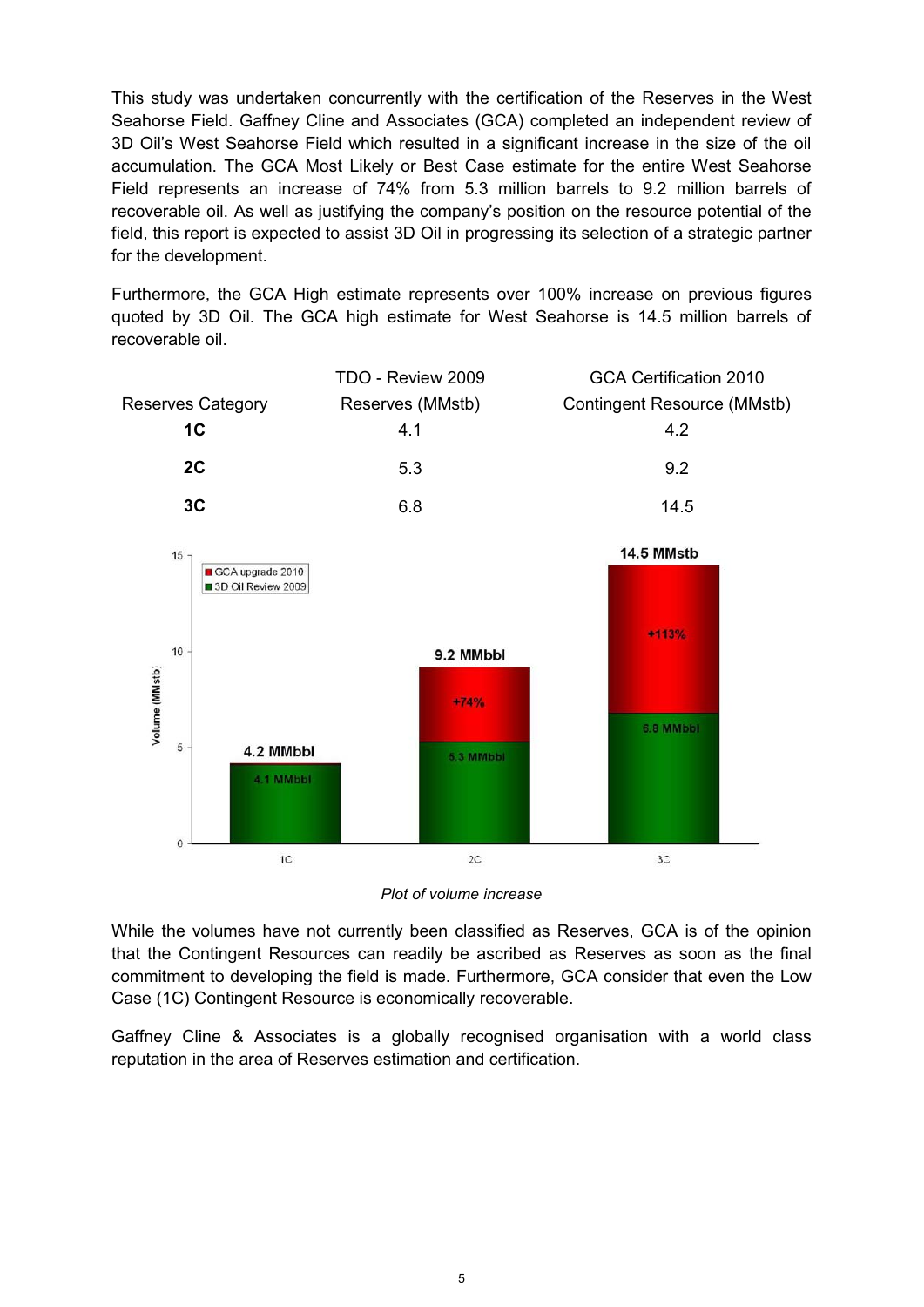# *Exploration*

3D Oil commenced state-of-the-art seismic reprocessing of 3D seismic data over VIC/P57 and selected adjacent areas which will result in improved seismic data over an area in excess of 500 square kilometres. This will enable better mapping of prospects and leads in the permit at all levels, especially in the previously poorly-imaged deeper section. In particular, the company is excited by the deep potential in the Felix and Sea Lion prospects.

The company continued to review and improve the prospectivity of the Sea Lion Prospect. As currently mapped, Sea Lion has a closure height of about 25m, with a mean prospective resource volume of 13 MMbbl of recoverable oil and upside potential in excess of 30 MMbbl. However, recent work has highlighted the scope for previously unrecognised deeper prospectivity which has the potential to add a significant secondary target to Sea Lion.



*Vic/P57 prospects and surrounding fields*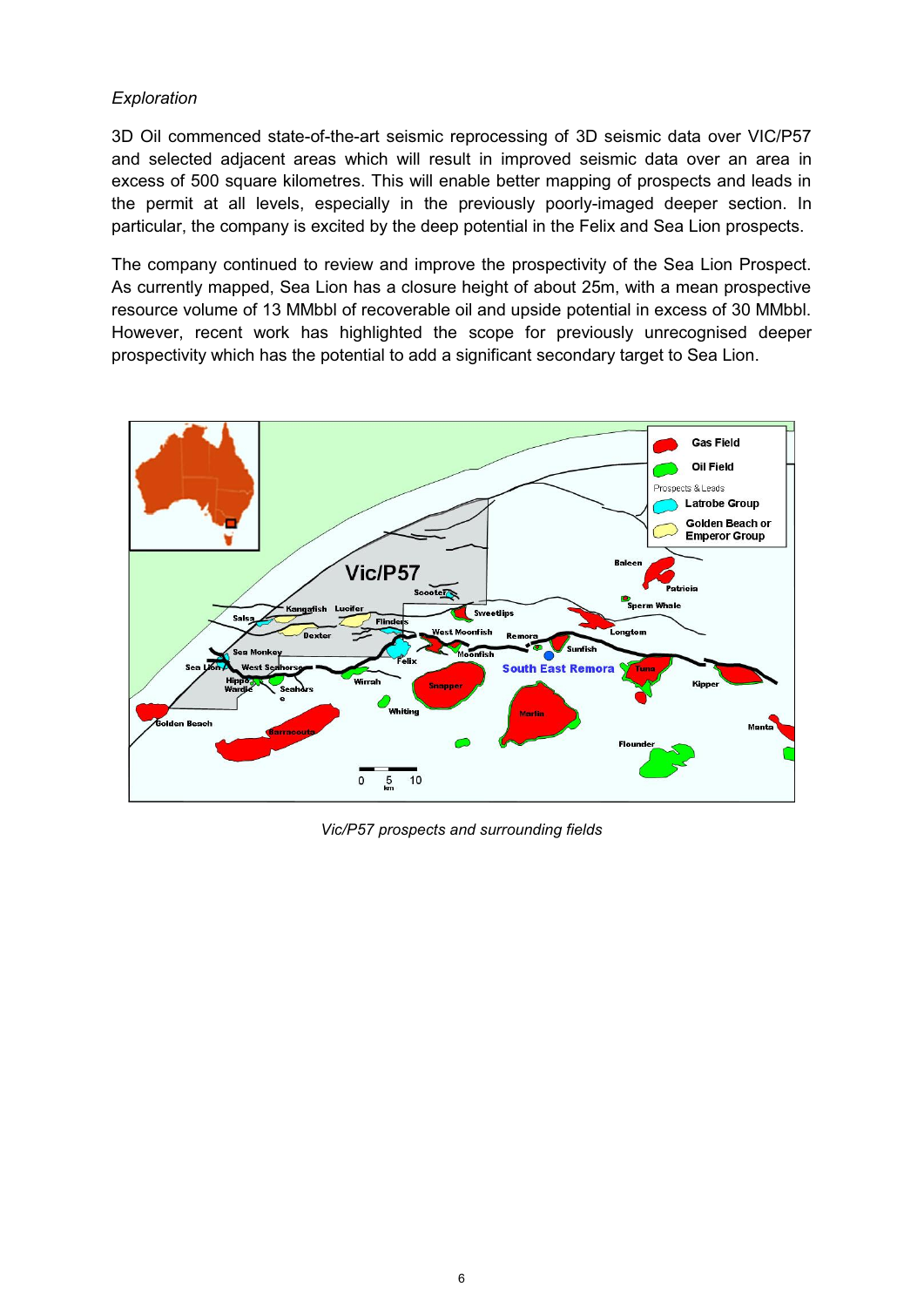

*Seismic image of the Sea Lion prospect and West Seahorse field* 

The company has also secured a variation on the Year 6 work programme. An exploration well commitment in that year has been replaced by state-of-the-art seismic reprocessing of the Northern Fields 3D survey over much of VIC/P57 and some of the surrounding area. The reprocessing is primarily being undertaken to improve the data quality and, consequently, 'de-risk' the prospectivity in the deeper section within the permit. Identifying such deeper prospectivity is expected to enable subsequent drilling to test multiple targets in a single well. In particular the deep potential in the Felix and Sea Lion prospects. The recent significant discovery along trend at South East Remora-1 highlights the continuing prospectivity associated with improved imaging of the Northern Fields 3D seismic data.

# *T/41P, Bass Basin offshore Tasmania*

Located in the in the eastern half of the Bass Basin, Exploration Permit T/41P covers approximately 2,700 square kilometres and has been held 100% by 3D Oil Limited since mid-2005.

This part of the Bass Basin has only been lightly explored in the past, with only one exploration well, Chat-1, drilled in the permit area in 1986.

3D Oil Limited conducted a two-dimensional (2D) seismic survey over most of T/41P in 2008 and, based on interpretation and integration of that data with previous work, identified several features of interest, particularly in the south-west of the permit. The current inventory of opportunities consists of fifteen leads with the potential to contain a total of over 800 MMbbl of recoverable oil (on an unrisked basis).

With a view to obtaining a more detailed understanding of the most prospective of these leads, a three-dimensional (3D) seismic survey was planned for acquisition in early 2010, but had to be deferred due to vessel unavailability.

In the first half of 2010 the company reviewed and refined its planning for the 260 square kilometre Dalrymple 3D seismic survey. During the reporting period the survey acquisition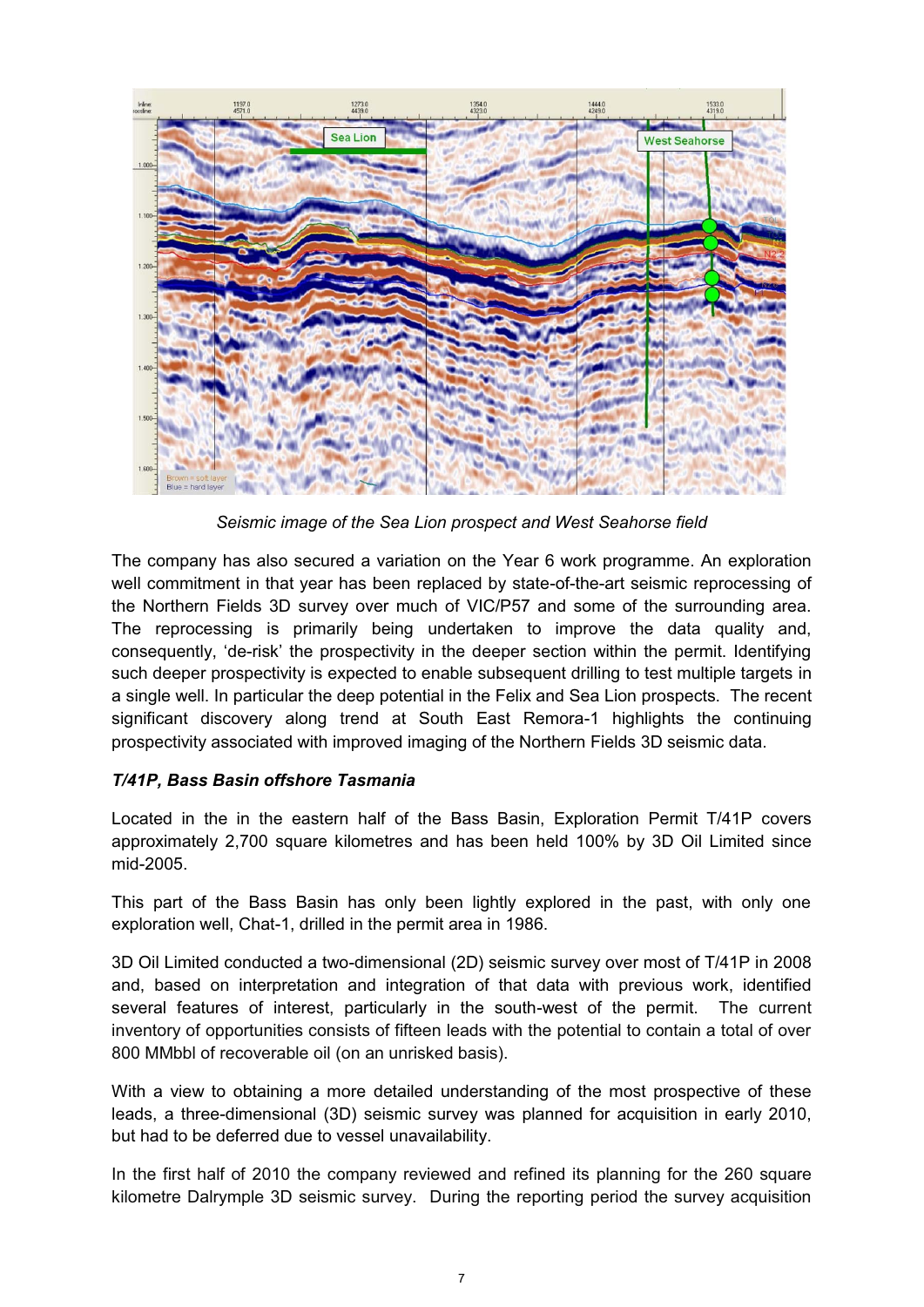work was re-tendered and ultimately awarded to PGS' *Ramform Sterlin*g with an expected start date in early 2011. Also during this period all regulatory approvals for conducting the survey were obtained and tenders were sought for processing the survey data.



*Location of Dalrymple 3D seismic survey, T/41P*



*PGS seismic vessel to acquire data in T41/P*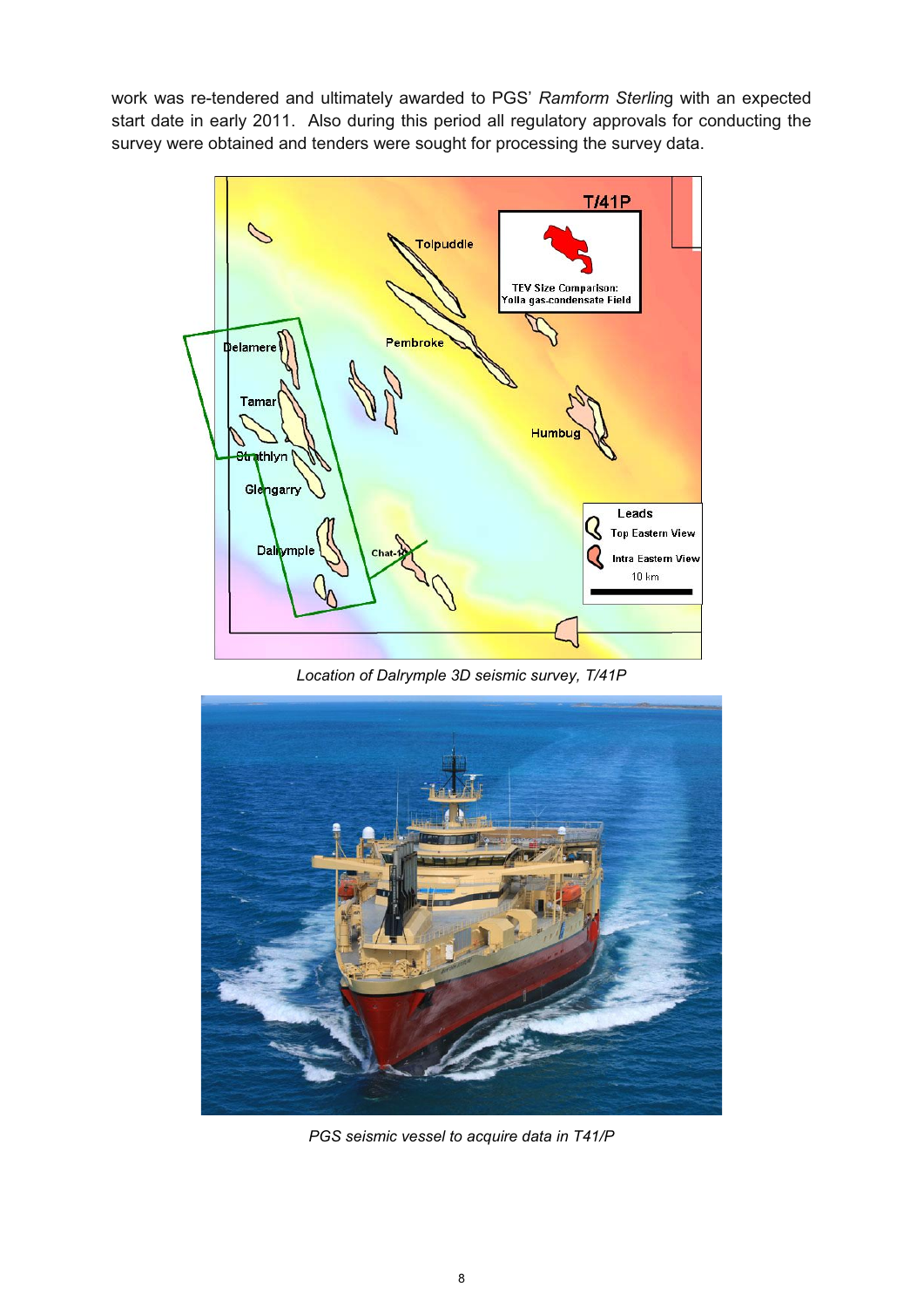Grant Thornton Audit Pty Ltd ACN 130 913 594

Level 2 215 Spring Street Melbourne Victoria 3000 GPO Box 4984WW Melbourne Victoria 3001

**T** +61 3 8663 6000 **F** +61 3 8663 6333 **E** info.vic@au.gt.com **W** www.grantthornton.com.au

# Auditor's Independence Declaration To the Directors of 3D Oil Limited

In accordance with the requirements of section 307C of the Corporations Act 2001, as lead auditor for the audit of 3D Oil Limited for the half year ended 31 December 2010, I declare that, to the best of my knowledge and belief, there have been:

- a no contraventions of the auditor independence requirements of the Corporations Act 2001 in relation to the audit; and
- b no contraventions of any applicable code of professional conduct in relation to the audit.

ant flowton

GRANT THORNTON AUDIT PTY LTD Chartered Accountants

Simon Trivett Director - Audit & Assurance Services

Melbourne, 15 March 2011

Liability limited by a scheme approved under Professional Standards Legislation

Grant Thornton Australia Limited is a member firm within Grant Thornton International Ltd. Grant Thornton International Ltd and the member firms are not a worldwide partnership. Grant Thornton Australia Limited, together with its subsidiaries and related entities, delivers its services independently in Australia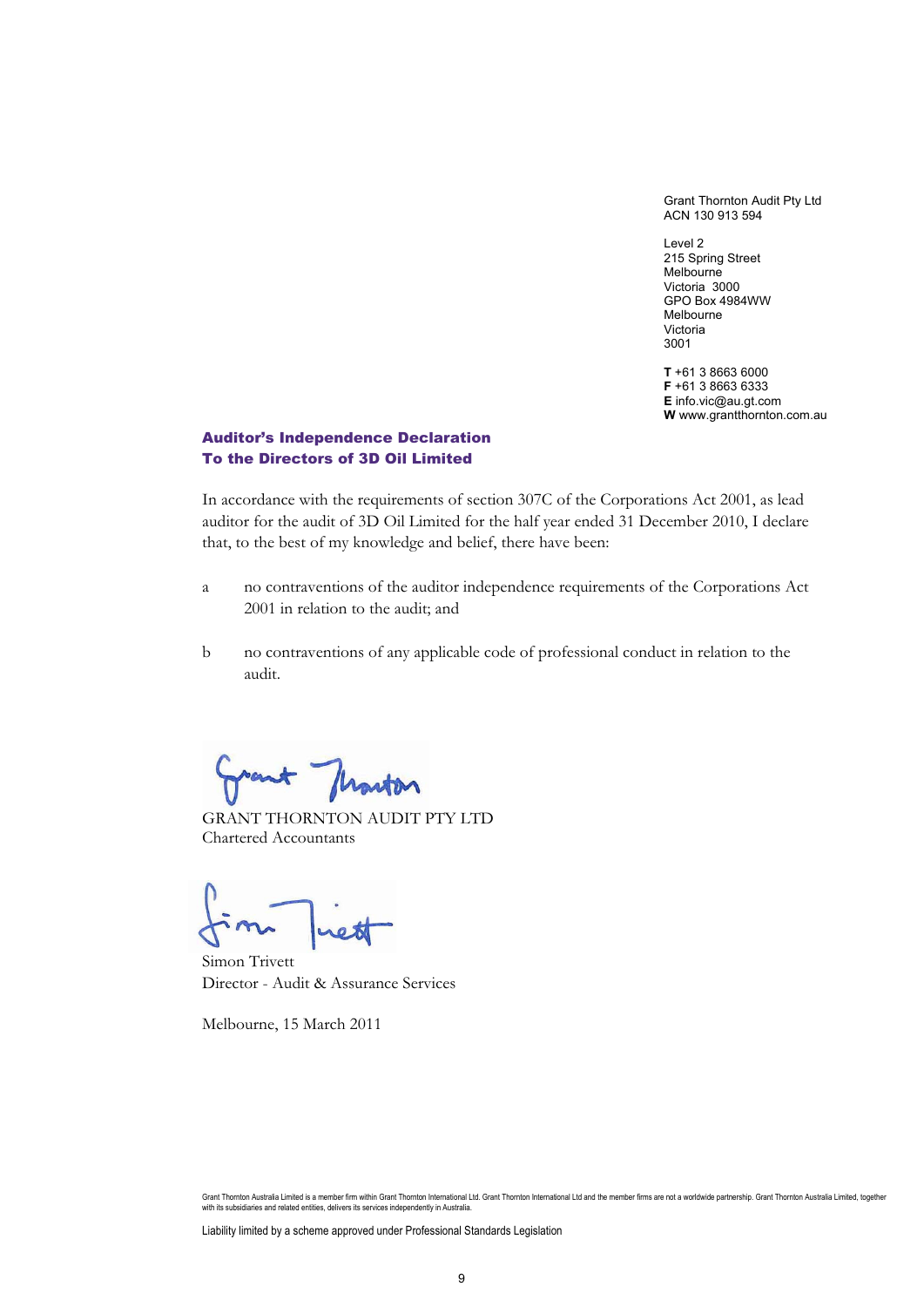#### **3D Oil Limited For the half-year ended 31 December 2010 Financial report**

#### **Contents**

|                                                                      | Page |
|----------------------------------------------------------------------|------|
| Financial report                                                     |      |
| Statement of comprehensive income                                    | 11   |
| Statement of financial position                                      | 12   |
| Statement of changes in equity                                       | 13   |
| Statement of cash flows                                              | 14   |
| Notes to the financial statements                                    | 15   |
| Directors' declaration                                               | 17   |
| Independent auditor's review report to the members of 3D Oil Limited | 18   |

#### **General information**

The financial report covers 3D Oil Limited as an individual entity. The financial report is presented in Australian dollars, which is 3D Oil Limited's functional and presentation currency.

The financial report consists of the financial statements, notes to the financial statements and the directors' declaration.

3D Oil Limited is a listed public company limited by shares, incorporated and domiciled in Australia. Its registered office and principal place of business is:

Level 5, 164 Flinders Lane Melbourne Victoria 3000

A description of the nature of the company's operations and its principal activities are included in the directors' report, which is not part of the financial report.

The financial report was authorised for issue, in accordance with a resolution of directors, on 15 March 2011. The directors have the power to amend and reissue the financial report.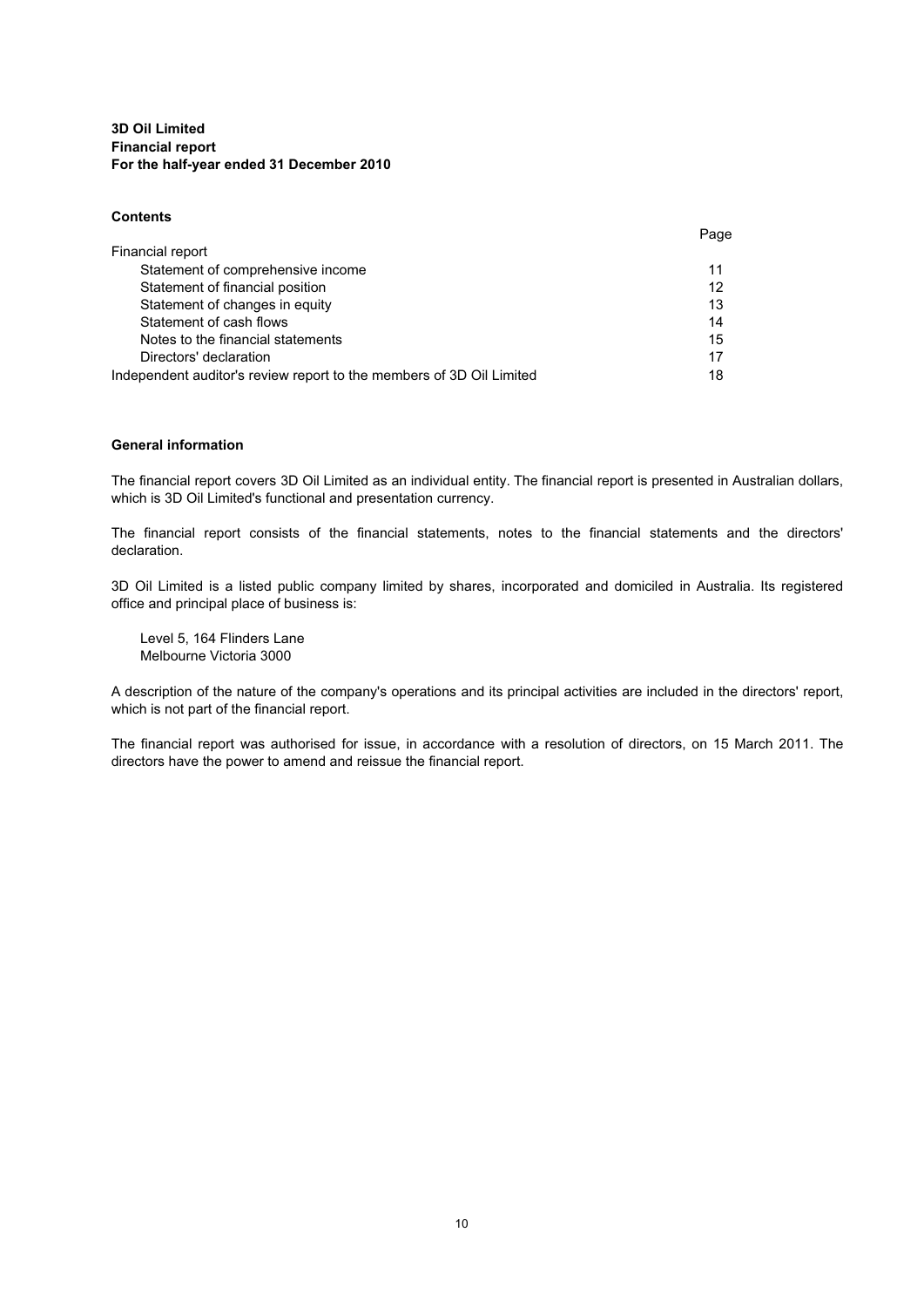# **3D Oil Limited For the half-year ended 31 December 2010 Statement of comprehensive income**

|                                                                                                 | <b>Note</b> | 31/12/2010<br>\$ | 31/12/2009<br>\$ |
|-------------------------------------------------------------------------------------------------|-------------|------------------|------------------|
| <b>Revenue</b>                                                                                  | 3           | 206,302          | 224,989          |
| <b>Expenses</b>                                                                                 |             |                  |                  |
| Corporate expenses                                                                              |             | (87, 637)        | (134, 539)       |
| Administrative expenses                                                                         |             | (42, 779)        | (39, 825)        |
| <b>Employment expenses</b>                                                                      |             | (416, 879)       | (283, 873)       |
| Occupancy expenses                                                                              |             | (45, 192)        | (42, 695)        |
| Depreciation and amortisation expense                                                           |             | (11, 616)        | (12, 130)        |
| Exploration costs written off                                                                   |             | (79, 806)        | (6,048)          |
| Unrealised exchange gains/loss                                                                  |             | (23, 807)        | (148, 614)       |
| Share based payments                                                                            |             | (14, 244)        | (33,700)         |
| Loss before income tax expense                                                                  |             | (515, 658)       | (476, 435)       |
| Income tax expense                                                                              |             |                  |                  |
| Loss after income tax expense for the half-year attributable to the<br>owners of 3D Oil Limited |             | (515, 658)       | (476, 435)       |
| Other comprehensive income for the half-year, net of tax                                        |             |                  |                  |
| Total comprehensive income for the half-year attributable to the owners<br>of 3D Oil Limited    |             | (515, 658)       | (476,435)        |
|                                                                                                 |             | <b>Cents</b>     | <b>Cents</b>     |
|                                                                                                 |             |                  |                  |
| Basic earnings per share<br>Diluted earnings per share                                          | 8<br>8      | (0.25)<br>(0.25) | (0.23)<br>(0.23) |
|                                                                                                 |             |                  |                  |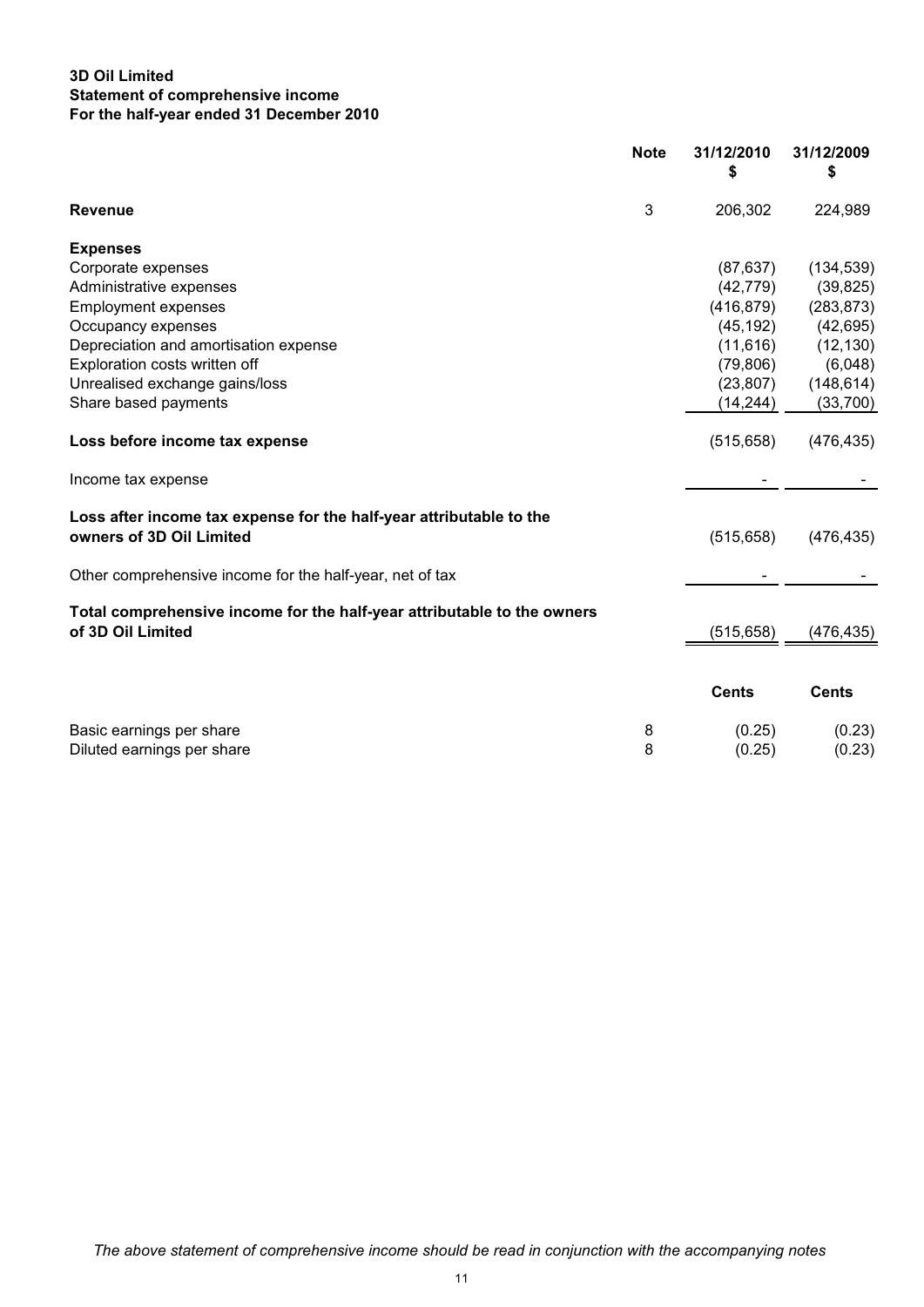## **3D Oil Limited Statement of financial position As at 31 December 2010**

|                                  | 31/12/2010<br>\$ | 30/6/2010<br>\$ |
|----------------------------------|------------------|-----------------|
| <b>Assets</b>                    |                  |                 |
| <b>Current assets</b>            |                  |                 |
| Cash and cash equivalents        | 7,606,466        | 8,378,658       |
| Trade and other receivables      | 39,667           | 114,386         |
| Other                            | 13,722           | 56,802          |
| <b>Total current assets</b>      | 7,659,855        | 8,549,846       |
| <b>Non-current assets</b>        |                  |                 |
| Property, plant and equipment    | 14,373           | 14,215          |
| Intangibles                      | 33,380           | 38,230          |
| Exploration and evaluation       | 22,814,134       | 22, 177, 579    |
| Total non-current assets         | 22,861,887       | 22,230,024      |
| <b>Total assets</b>              | 30,521,742       | 30,779,870      |
| <b>Liabilities</b>               |                  |                 |
| <b>Current liabilities</b>       |                  |                 |
| Trade and other payables         | 370,556          | 84,899          |
| Employee benefits                | 57,283           | 53,477          |
| Other                            | 12,000           | 62,975          |
| <b>Total current liabilities</b> | 439,839          | 201,351         |
| <b>Non-current liabilities</b>   |                  |                 |
| Employee benefits                | 32,140           | 27,342          |
| Provisions                       | 500,000          | 500,000         |
| Total non-current liabilities    | 532,140          | 527,342         |
| <b>Total liabilities</b>         | 971,979          | 728,693         |
|                                  |                  |                 |
| <b>Net assets</b>                | 29,549,763       | 30,051,177      |
| <b>Equity</b>                    |                  |                 |
| Contributed equity               | 50,620,867       | 50,620,867      |
| Reserves                         | 2,038,070        | 2,023,826       |
| <b>Accumulated losses</b>        | (23, 109, 174)   | (22, 593, 516)  |
| <b>Total equity</b>              | 29,549,763       | 30,051,177      |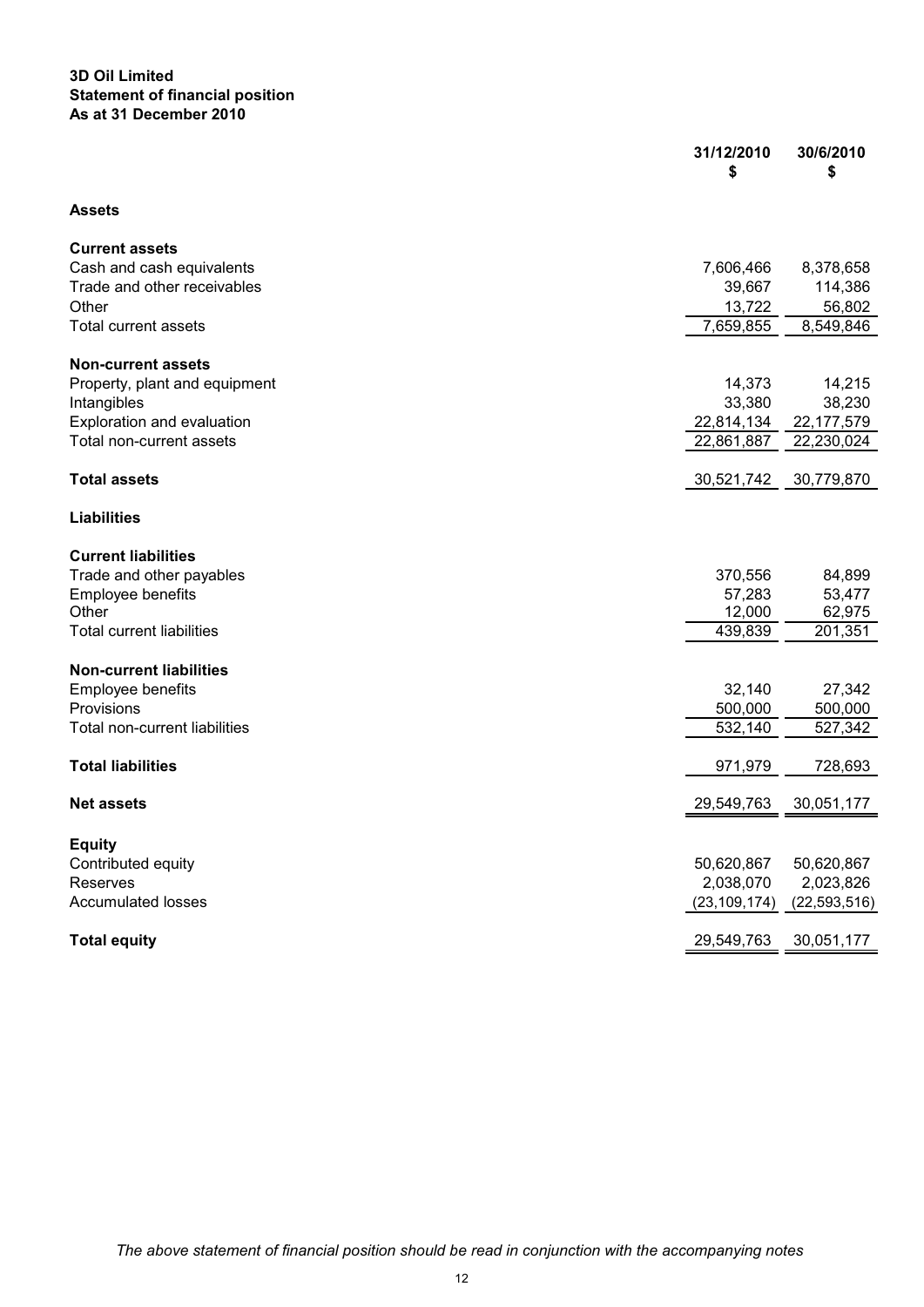# **3D Oil Limited For the half-year ended 31 December 2010 Statement of changes in equity**

|                                                                                                                   | <b>Contributed</b><br>equity<br>\$ | <b>Reserves</b><br>\$ | <b>Accumulated</b><br><b>losses</b><br>\$ | <b>Total</b><br>equity<br>\$ |
|-------------------------------------------------------------------------------------------------------------------|------------------------------------|-----------------------|-------------------------------------------|------------------------------|
| Balance at 1 July 2009                                                                                            | 50,620,867                         | 1,960,075             | (21, 736, 081)                            | 30,844,861                   |
| Other comprehensive income<br>for the half-year, net of tax<br>Loss after income tax expense<br>for the half-year |                                    |                       | (476, 435)                                | (476, 435)                   |
| Total comprehensive income<br>for the half-year                                                                   |                                    |                       | (476, 435)                                | (476, 435)                   |
| Transactions with owners in<br>their capacity as owners:<br>Share-based payments                                  |                                    | 33,700                |                                           | 33,700                       |
| Balance at 31 December 2009                                                                                       | 50,620,867                         | 1,993,775             | (22,212,516)                              | 30,402,126                   |
|                                                                                                                   |                                    |                       |                                           |                              |
|                                                                                                                   | <b>Contributed</b><br>equity<br>\$ | <b>Reserves</b><br>\$ | <b>Accumulated</b><br><b>losses</b><br>\$ | Total<br>equity<br>\$        |
| Balance at 1 July 2010                                                                                            | 50,620,867                         | 2,023,826             | (22, 593, 516)                            | 30,051,177                   |
| Other comprehensive income<br>for the half-year, net of tax<br>Loss after income tax expense                      |                                    |                       |                                           |                              |
| for the half-year<br>Total comprehensive income<br>for the half-year                                              |                                    |                       | (515, 658)<br>(515, 658)                  | (515, 658)<br>(515, 658)     |
| Transactions with owners in<br>their capacity as owners:<br>Share-based payments                                  |                                    | 14,244                |                                           | 14,244                       |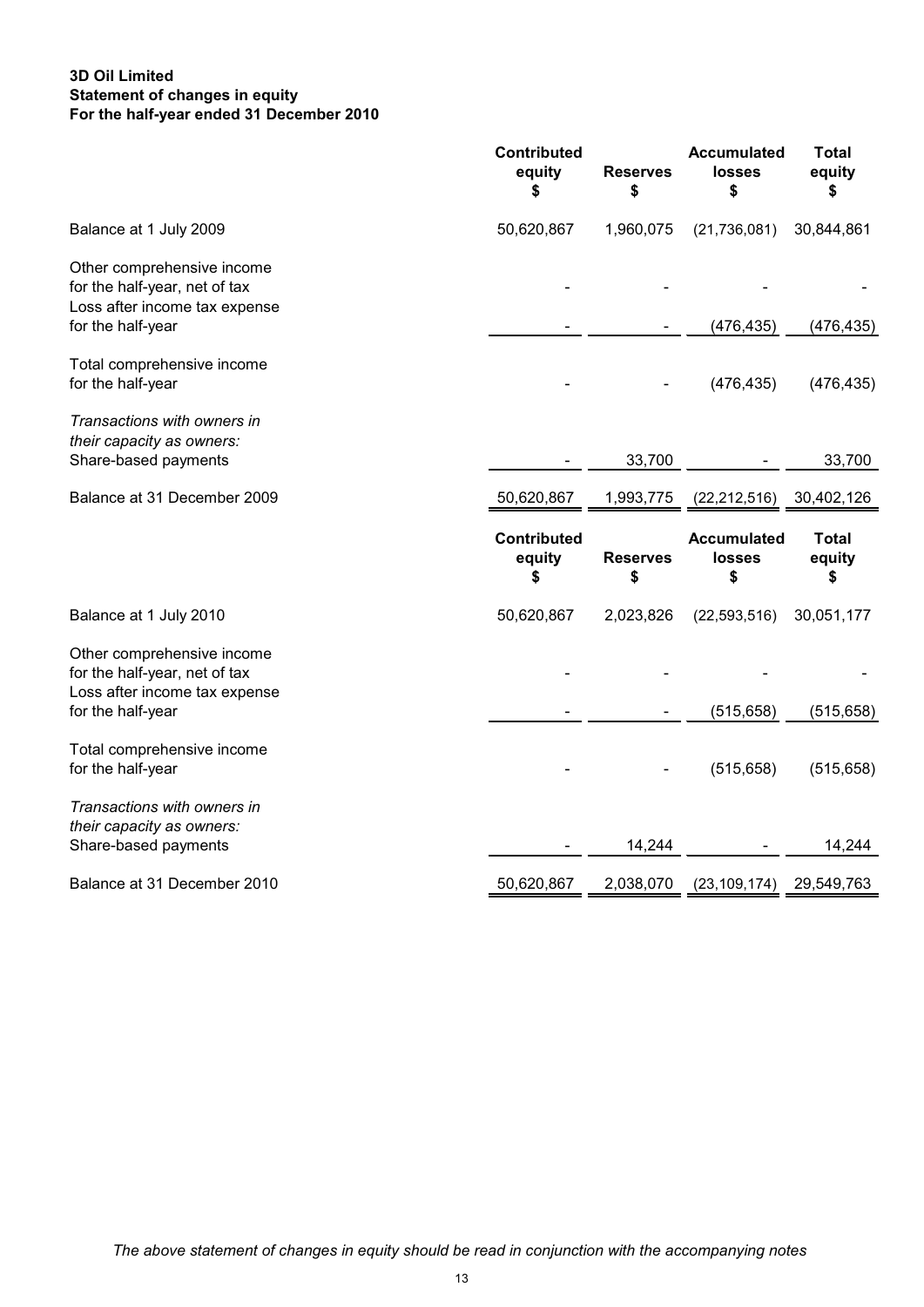# **3D Oil Limited For the half-year ended 31 December 2010 Statement of cash flows**

| <b>Note</b>                                                           | 31/12/2010<br>\$ | 31/12/2009<br>\$ |
|-----------------------------------------------------------------------|------------------|------------------|
| Cash flows from operating activities                                  |                  |                  |
| Receipts from customers (inclusive of GST)                            | 5,897            | 7,956            |
| Payments to suppliers and employees (inclusive of GST)                | (351, 701)       | (850, 806)       |
| Interest received                                                     | 296,897          | 213,998          |
| <b>GST</b> refunded                                                   |                  | 153,042          |
| Net cash used in operating activities                                 | (48,907)         | (475, 810)       |
|                                                                       |                  |                  |
| Cash flows from investing activities                                  |                  |                  |
| Payments for property, plant and equipment                            | (3,699)          | (1, 445)         |
| Payments for intangibles                                              | (3,225)          |                  |
| Payments for exploration and evaluation                               | (716, 361)       | (907, 599)       |
| Proceeds from sale of property, plant and equipment                   |                  | 200              |
| Net cash used in investing activities                                 | (723, 285)       | (908, 844)       |
| <b>Cash flows from financing activities</b>                           |                  |                  |
| Net cash from financing activities                                    |                  |                  |
| Net decrease in cash and cash equivalents                             | (772, 192)       | (1,384,654)      |
| Cash and cash equivalents at the beginning of the financial half-year | 8,378,658        | 8,469,223        |
| Cash and cash equivalents at the end of the financial half-year       | 7,606,466        | 7,084,569        |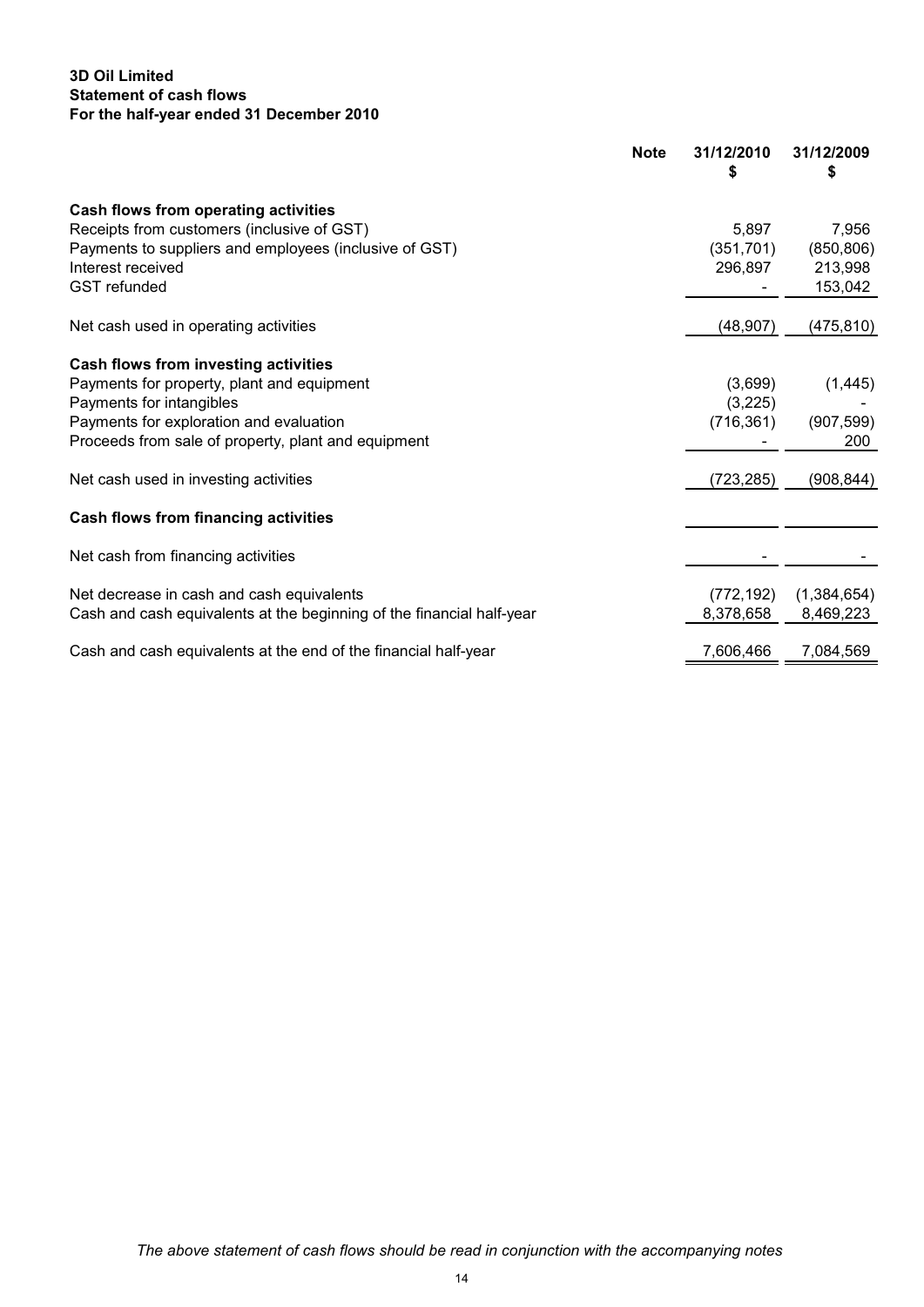#### **Notes to the financial statements 31 December 2010 3D Oil Limited**

## **Note 1. Significant accounting policies**

These general purpose financial statements for the interim half-year reporting period ended 31 December 2010 have been prepared in accordance with Australian Accounting Standard AASB 134 'Interim Financial Reporting' and the Corporations Act 2001.

These general purpose financial statements do not include all the notes of the type normally included in annual financial statements. Accordingly, these financial statements are to be read in conjunction with the annual report for the year ended 30 June 2010 and any public announcements made by the company during the interim reporting period in accordance with the continuous disclosure requirements of the Corporations Act 2001.

The accounting policies adopted are consistent with those of the previous financial year and corresponding interim reporting period.

## **New, revised or amending Accounting Standards and Interpretations adopted**

The company has adopted all of the new, revised or amending Accounting Standards and Interpretations issued by the Australian Accounting Standards Board ('AASB') that are mandatory for the current reporting period.

Any new, revised or amending Accounting Standards or Interpretations that are not yet mandatory have not been early adopted.

Any significant impact on the accounting policies of the company from the adoption of these Accounting Standards and Interpretations are disclosed in the relevant accounting policy.

## **Note 2. Operating segments**

## *Identification of reportable operating segments*

The company is organised into one operating segment : as an explorer and development of oil and gas in the Gippsland Basin offshore Victoria and the Bass Basin offshore Tasmania. This operating segment is based on the internal reports that are reviewed and used by the Board of Directors (who are the Chief Operating Decision Makers ('CODM')) in assessing performance and in determining the allocation of resources.

The information reported to the CODM is on at least a monthly basis.

#### **Note 3. Revenue**

|               | 31/12/2010<br>\$ | 31/12/2009<br>\$ |
|---------------|------------------|------------------|
| Other revenue |                  |                  |
| Interest      | 200,405          | 217,033          |
| Rent          | 5,897            | 7,956            |
| Revenue       | 206,302          | 224,989          |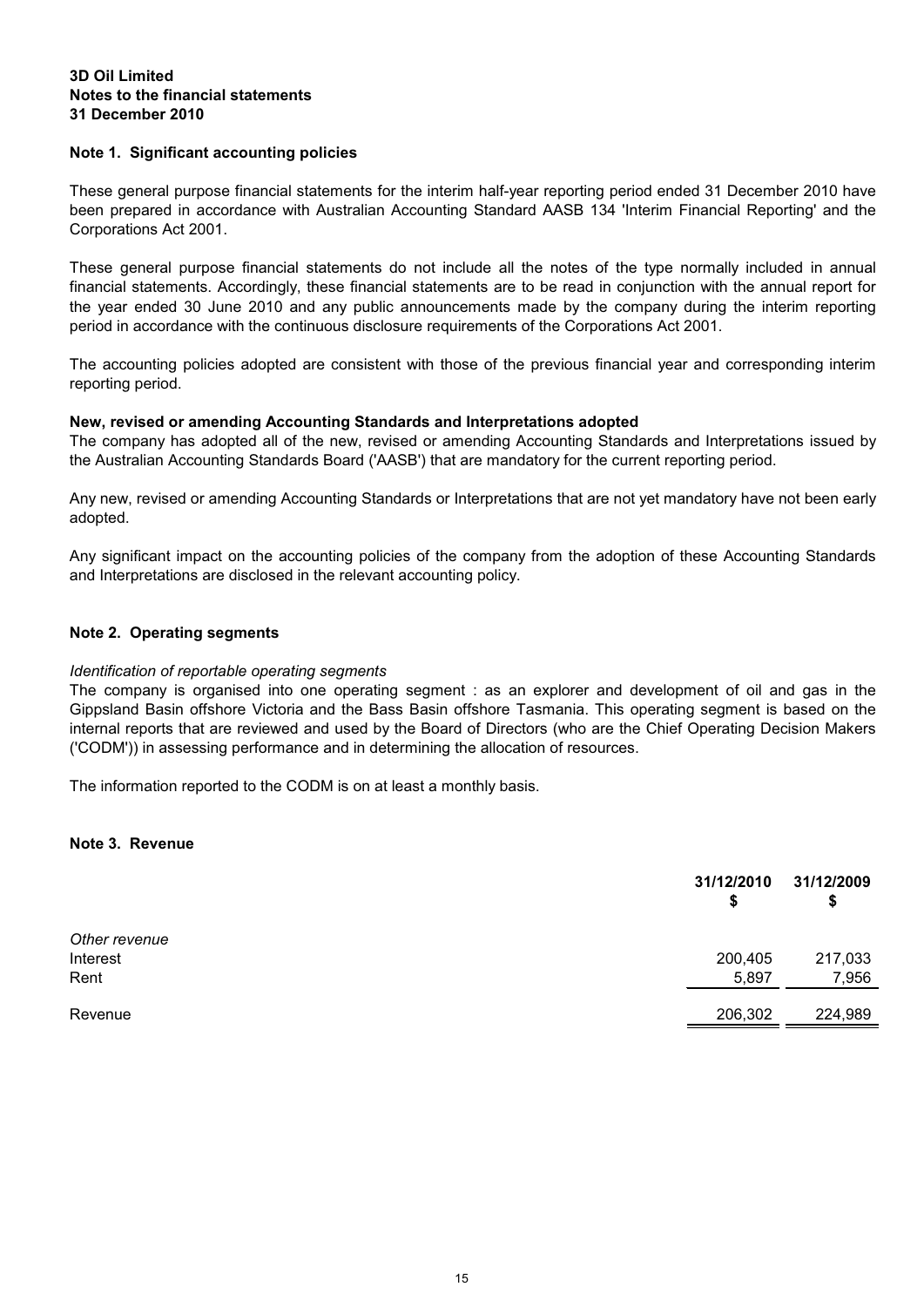## **Notes to the financial statements 31 December 2010 3D Oil Limited**

# **Note 4. Equity - dividends**

There were no dividends paid during the current or previous financial half-year.

## **Note 5. Contingent liabilities**

There were no contingent liabilities in existence at 31 December 2010.

# **Note 6. Commitments for expenditure**

There have been no material changes to commitments for expenditure since the Company's annual report for the financial year report for the year ended 30 June 2010.

## **Note 7. Events occurring after the reporting date**

On 24 January 2011, the Company issued 200,000 options to an employee exercisable at \$0.40 and expiring on 31 January 2015.

No other matter or circumstance has arisen since 31 December 2010 that has significantly affected, or may significantly affect the company's operations, the results of those operations, or the company's state of affairs in future financial years.

#### **Note 8. Earnings per share**

|                                                                                              | 31/12/2010<br>\$ | 31/12/2009<br>\$ |
|----------------------------------------------------------------------------------------------|------------------|------------------|
| Loss after income tax attributable to the owners of 3D Oil Limited                           | (515, 658)       | (476,435)        |
|                                                                                              | <b>Number</b>    | <b>Number</b>    |
| Weighted average number of ordinary shares used in calculating basic earnings per<br>share   | 206,560,000      | 206,560,000      |
| Weighted average number of ordinary shares used in calculating diluted earnings per<br>share | 206,560,000      | 206,560,000      |
|                                                                                              | <b>Cents</b>     | <b>Cents</b>     |
| Basic earnings per share<br>Diluted earnings per share                                       | (0.25)<br>(0.25) | (0.23)<br>(0.23) |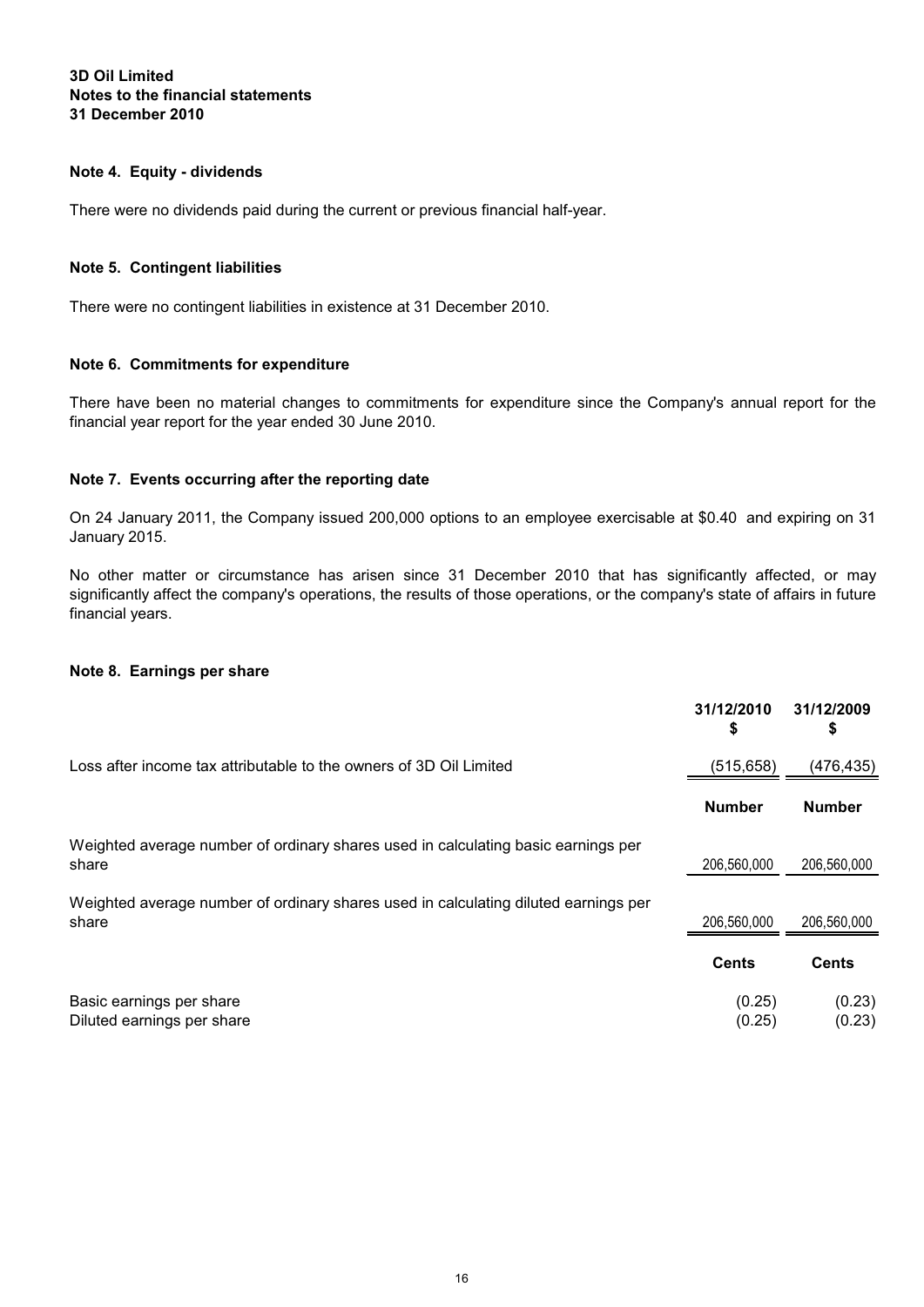# **Directors' declaration 3D Oil Limited**

In the directors' opinion:

- the attached financial statements and notes thereto comply with the Corporations Act 2001, Australian Accounting Standard AASB 134 'Interim Financial Reporting', the Corporations Regulations 2001 and other mandatory professional reporting requirements;
- the attached financial statements and notes thereto give a true and fair view of the company's financial position as at 31 December 2010 and of its performance for the financial half-year ended on that date; and
- there are reasonable grounds to believe that the company will be able to pay its debts as and when they become due and payable.

Signed in accordance with a resolution of directors made pursuant to section 303(5) of the Corporations Act 2001.

On behalf of the directors

 $\mathcal{L}$  . The set of the set of the set of the set of the set of the set of the set of the set of the set of the set of the set of the set of the set of the set of the set of the set of the set of the set of the set of t

Noel Newell Managing Director

Melbourne 15 March 2011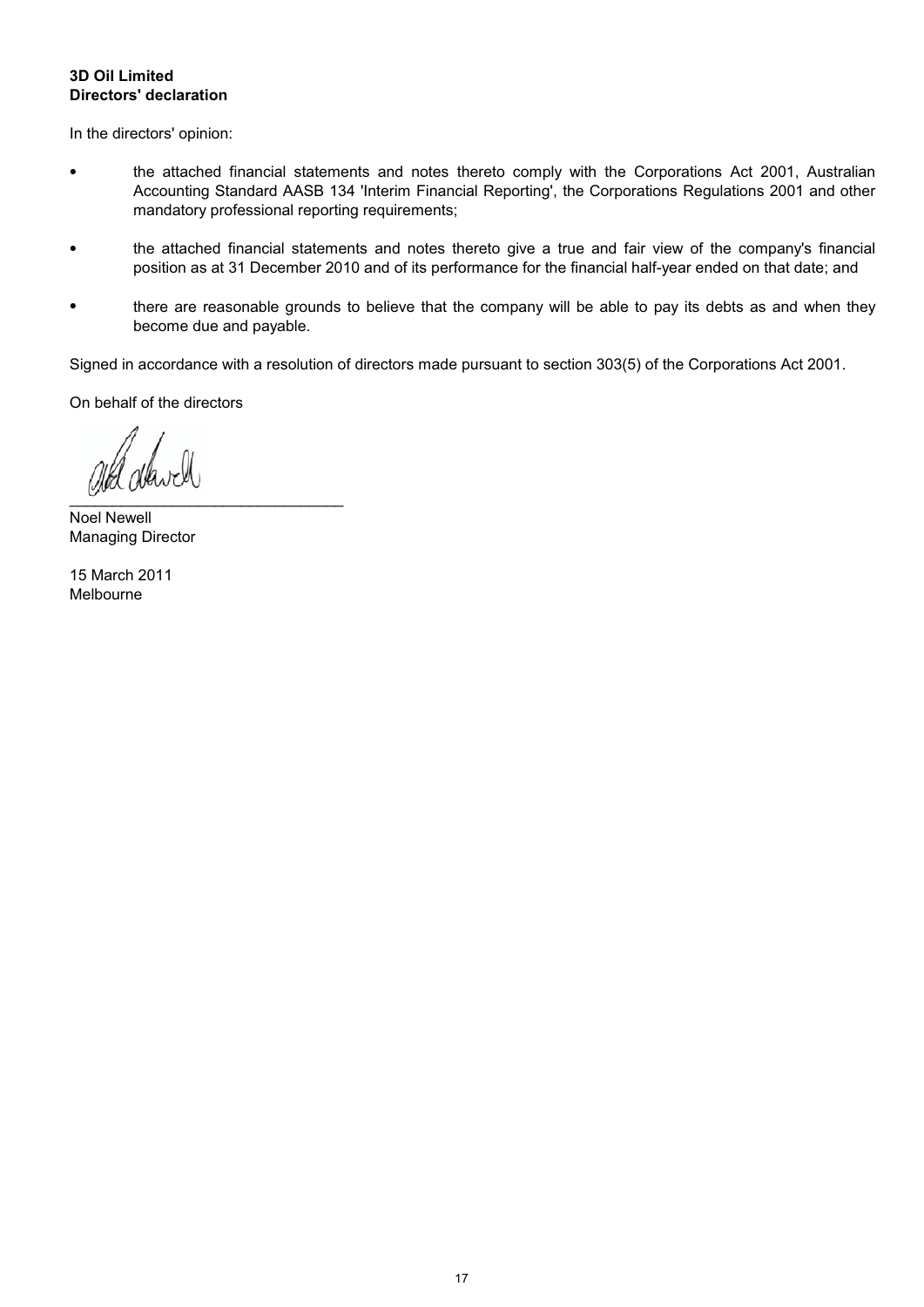

Grant Thornton Audit Pty Ltd ACN 130 913 594

Level 2 215 Spring Street Melbourne Victoria 3000 GPO Box 4984WW Melbourne Victoria 3001

**T** +61 3 8663 6000 **F** +61 3 8663 6333 **E** info.vic@au.gt.com **W** www.grantthornton.com.au

# Independent Auditor's Review Report To the Members of 3D Oil Limited

We have reviewed the accompanying half-year financial report of 3D Oil Limited ("the Company"), which comprises the statement of financial position as at 31 December 2010, and the statement of comprehensive income, statement of changes in equity and statement of cash flows for the half-year ended on that date, a statement of accounting policies, other selected explanatory notes and the directors' declaration

#### Directors' responsibility for the half-year financial report

The directors of the Company are responsible for the preparation and fair presentation of the half-year financial report in accordance with Australian Accounting Standards (including the Australian Accounting Interpretations) and the Corporations Act 2001. This responsibility includes establishing and maintaining internal controls relevant to the preparation and fair presentation of the half-year financial report that is free from material misstatement, whether due to fraud or error; selecting and applying appropriate accounting policies; and making accounting estimates that are reasonable in the circumstances.

#### Auditor's responsibility

Our responsibility is to express a conclusion on the half-year financial report based on our review. We conducted our review in accordance with the Auditing Standard on Review Engagements ASRE 2410: Review of Interim and Other Financial Reports Performed by the Independent Auditor of the Entity, in order to state whether, on the basis of the procedures described, we have become aware of any matter that makes us believe that the financial report is not in accordance with the Corporations Act 2001 including giving a true and fair view of the financial position as at 31 December 2010 and its performance for the half-year ended on that date; and complying with Accounting Standard AASB 134: Interim Financial Reporting and the Corporations Regulations 2001. As the auditor of 3D Oil Limited, ASRE 2410 requires that we comply with the ethical requirements relevant to the audit of the annual financial report.

Grant Thornton Australia Limited is a member firm within Grant Thornton International Ltd. Grant Thornton International Ltd and the member firms are not a worldwide partnership. Grant Thornton Australia Limited, together with its subsidiaries and related entities, delivers its services independently in Australia

Liability limited by a scheme approved under Professional Standards Legislation